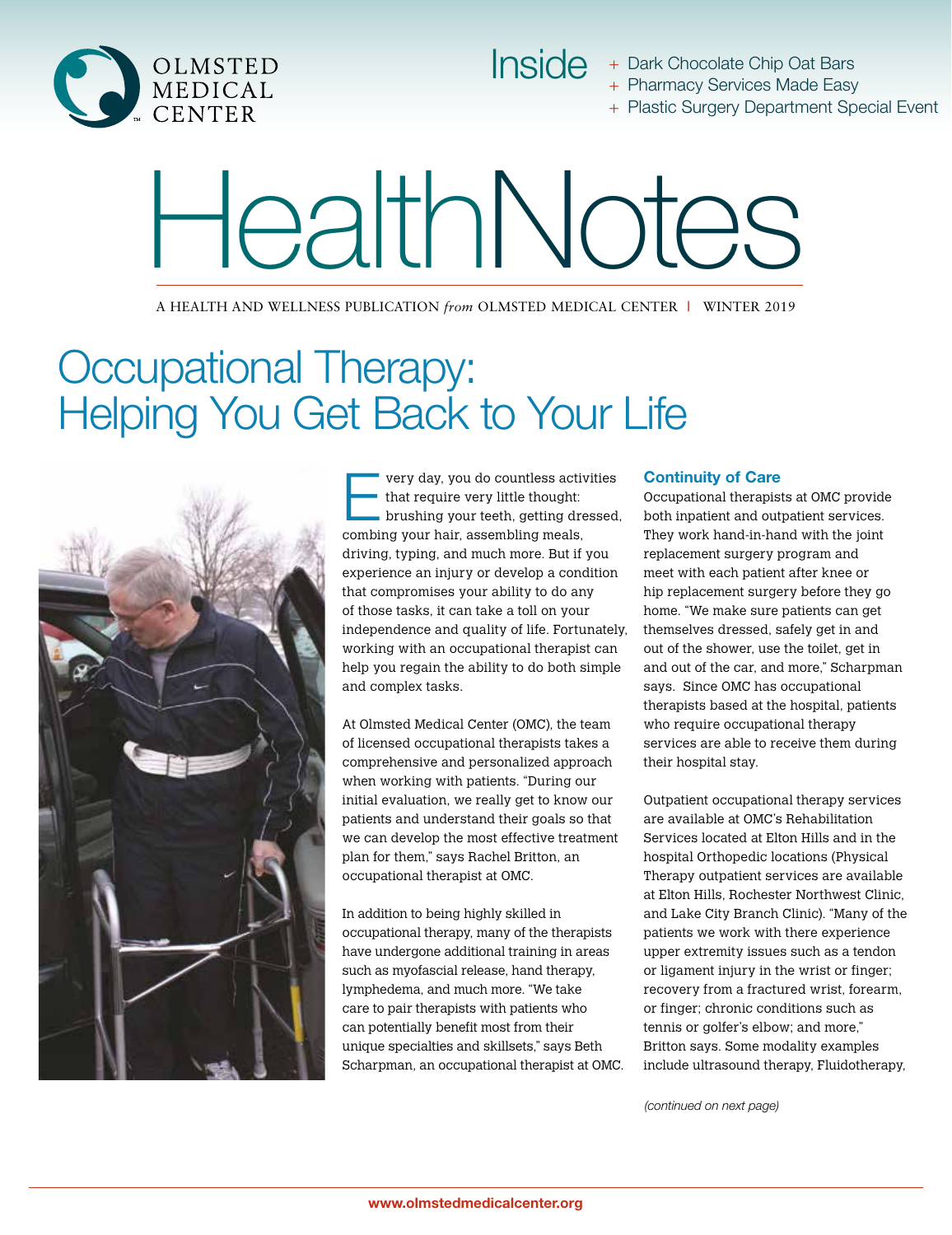## Dark Chocolate Chip Oat Bars

#### **Ingredients**

1 large egg

- $\frac{1}{2}$  cup fat-free yogurt (plain or vanilla)
- ½ cup artificial sweetener brown sugar blend
- 1 ½ cups gluten-free quick oats
- 2 Tbsp. milled flaxseed
- $\frac{1}{4}$  cup bittersweet chocolate chips or bittersweet baking bar broken into small chunks
- Cooking spray

#### **Directions**

Whisk egg with yogurt and brown sugar. Blend in oats and flaxseed. Add chocolate chips. Spread mixture in an 8-inch-square pan coated with cooking spray. Bake at 350°F for 30 minutes. Cut into bars.

#### Makes 12 bars

Each bar contains about 125 calories, 3 g fat, 18 mg cholesterol, 12 mg sodium, 20 g carbohydrates, 2 g fiber, and 4 g protein.



Looking for more healthy recipes? Visit healthlibrary.olmmed.org and click on "Nutrition & General Wellness" then "Healthy Recipes."





#### Occupational Therapy: Helping You Get Back to Your Life

*(continued from previous page)*

iontophoresis, among others that your therapist may use as a component of your treatment plan.

"If other issues arise, such as excessive pain, swelling, or numbness, we have a variety of techniques available to address those problems as well," Scharpman says. One example is ultrasound therapy in which the therapist uses a special device that transmits sound waves, which travel through soft tissues and help decrease swelling and pain.

"Offering both inpatient and outpatient services is ideal for providing continuity of care," Britton says. "We have access to patients' medical records so we can understand their full course of treatment and are also able to seamlessly communicate with their other providers." In addition, if a patient receives occupational therapy services during a hospital stay, they can continue receiving them on an outpatient basis after they go home.

#### Body and Mind

At OMC, occupational therapy services aren't limited to physical conditions—they can help address cognitive issues, too. Whether a patient experiences a change in cognition due to aging, stroke, brain

injury, multiple sclerosis, or other causes, occupational therapists can help them address and overcome specific issues in their day-to-day life. "If a patient has difficulty remembering to take their medications, for example, we can help them learn a technique such as setting a timer on their cellphone or using special pill gadgets that automatically open at the designated time to make sure they take their medications appropriately," Scharpman says.

If you experience a change in your mental or physical function, occupational therapy may be what you need to stay safe and feel like yourself again. "For many people, being independent is key for their overall quality of life," says Teresa Erickson, an occupational therapist at OMC. "No matter how big or small a task may seem, if it's important to a patient then it's important to us and we do everything we can to help them get back to doing it again."

> Interested in learning more about rehabilitation/physical therapy at Olmsted Medical Center? After reviewing our services, talk with your primary healthcare provider or call **507.292.7222.**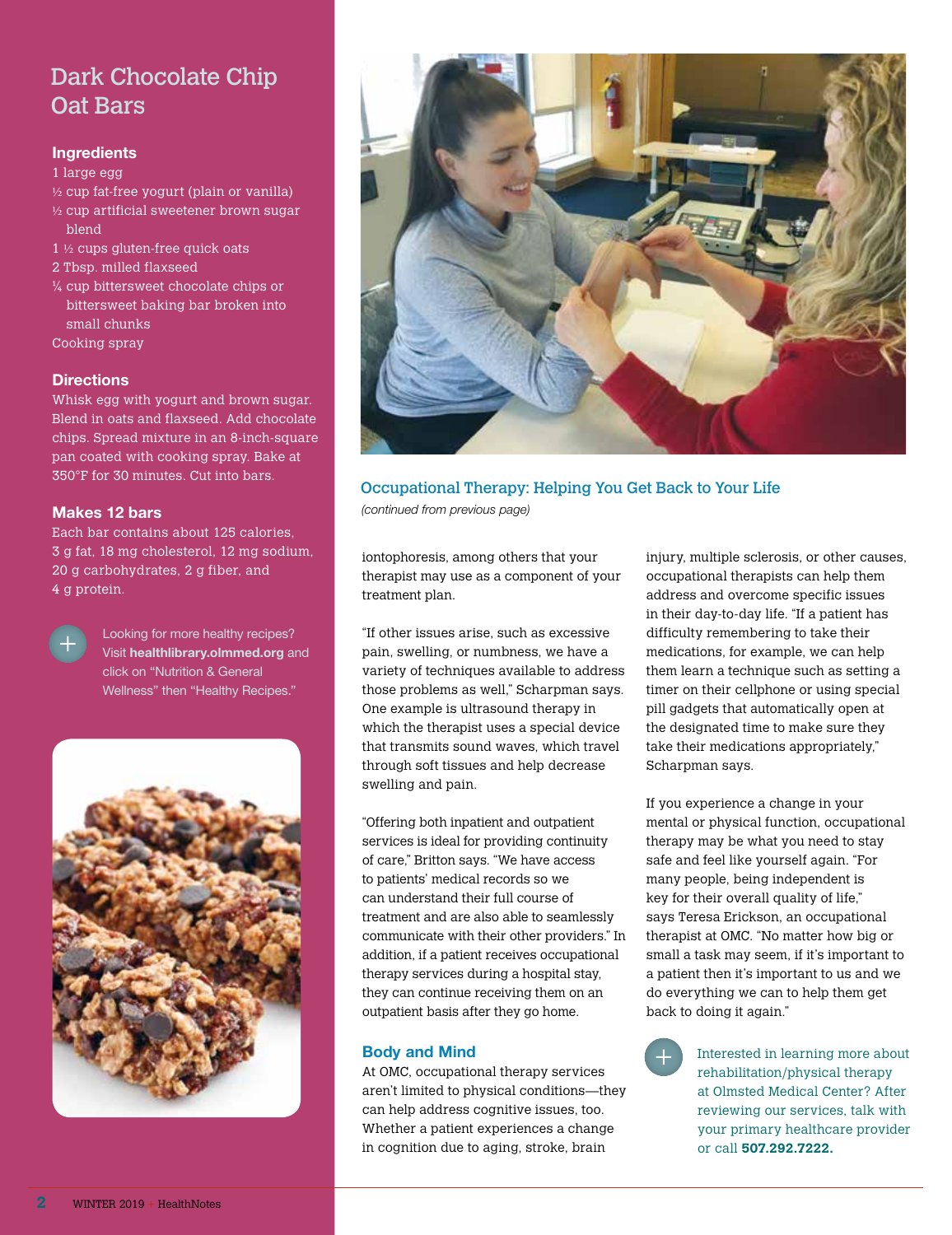## Pharmacy Services Made Easy

Imsted Medical Center (OMC) has two pharmacy locations to serve you: Rochester Southeast and Rochester Northwest. And you don't even have to be an OMC patient to use them. OMC's pharmacies offer exceptional services, such as prescription refills, over-the-counter medications, walk-in vaccinations, and more. Here at OMC, we like to make things easy for you. If you are in need of a prescription refill, call the pharmacy or fill it online.

#### OMC MyChart

Through our new patient portal, OMC MyChart, you can request renewals of your prescriptions without the hassle of waiting in line. Learn more about our new portal and how to sign up on the OMC MyChart website. You can also download the MyChart app to your mobile device for when you're on-the-go.

#### Free Delivery

Additionally, OMC's pharmacies offer free courier delivery Monday through Friday

(to addresses within Rochester city limits). Or they can mail your filled prescriptions to your home (for addresses in Minnesota) via the U.S. Postal Service for no additional charge. Just bring your completed order form (found on our Web site at **https:// www.olmmed.org/pharmacy**) and the related prescriptions with you to either of our pharmacies, or mail your completed form and the related prescriptions to either pharmacy location.

#### Let Us Review Your Medications

If you are ever unsure about how or when to take a medication, we offer Medication Therapy Management (MTM). In MTM, you meet one-on-one with a pharmacist to review your medications, including over-the-counter items, their doses, and when/how to take the medications. To schedule an MTM appointment, please call our Northwest pharmacy at **507.535.1974**.

#### Medication Sync Program

We make it possible to have all your prescriptions refilled on the same day every month with our Medication Sync Program. No more running out of prescriptions or waiting for refills from your prescribers.



## Rochester Southeast Pharmacy

Hours of Operation: Monday – Friday, 7:30 AM to 5:30 PM; closed on holidays and weekends Telephone: **507.292.7255** Fax: **507.292.7256** Street address: 210 9th Street SE, Rochester, MN 55904

### Rochester Northwest Pharmacy

Hours of Operation: Monday – Friday, 8:00 AM to 6:00 PM; closed on holidays and weekends Telephone: **507.535.1974** Fax: **507.281.7685** Street address: 5067 55th Street NW, Rochester, MN 55901

To learn more about OMC's pharmacies or to sign up for mail or home delivery, visit our Web site at **olmmed.org/pharmacy**.